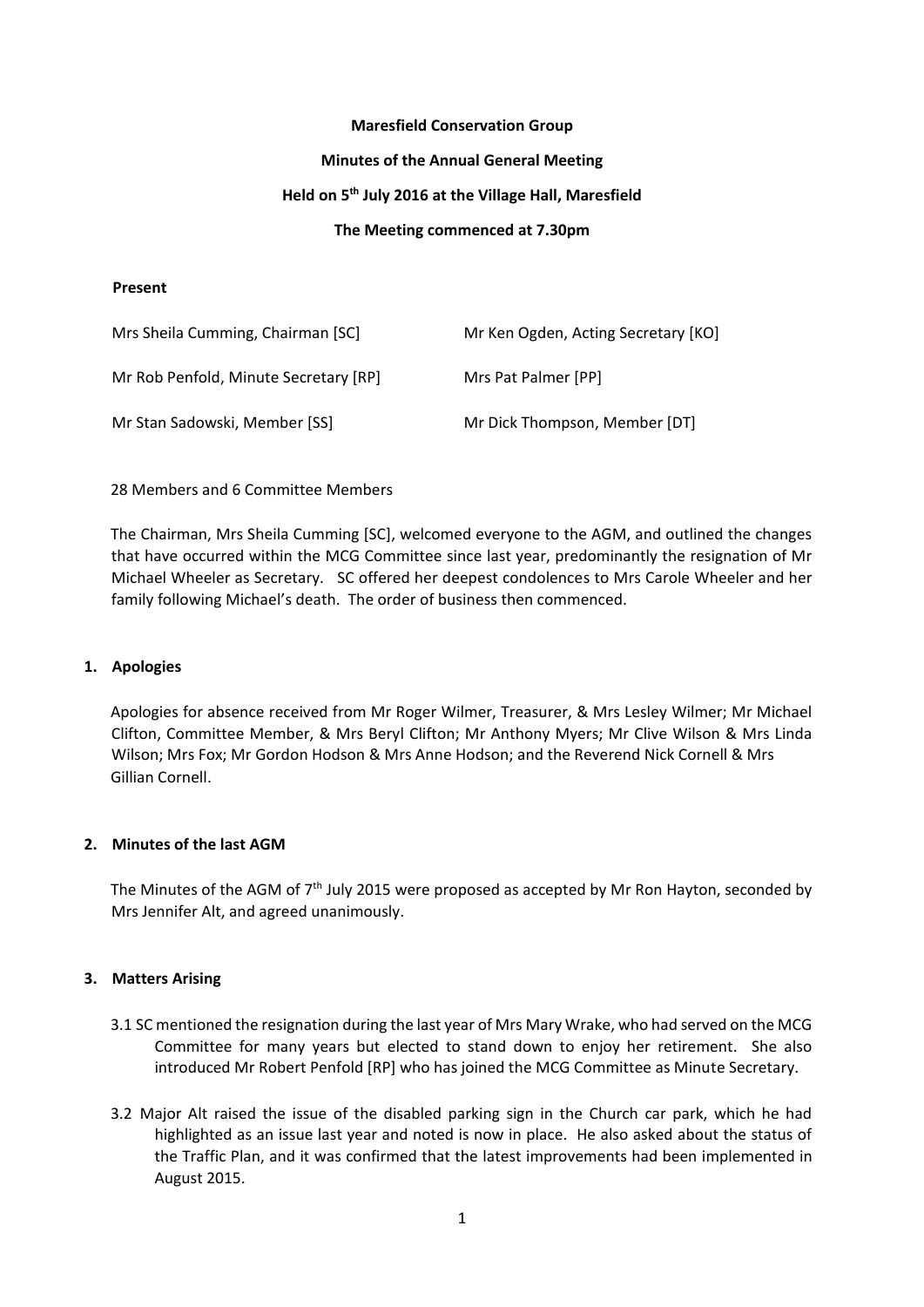### **4. Questions to the Chairman on the published Chairman's Report**

SC advised that the Chairman's Annual Report for 2016 had been circulated with the June newsletter, but provided a number of updates as follows:

- 4.1 **Grass Cutting**: SC explained that East Sussex County Council [ESCC] have changed contractor from Kier to Costain, and a new 7-year contract has been signed. Consequently, ESCC are reviewing funding to  $3<sup>rd</sup>$  party groups who deal with local grass cutting contracts. SC has received email confirmation from ESCC that they will make a contribution to MCG towards grass cutting within the village. Previously a grant for £1,296 has been made, and this is currently being assessed for 2016. MCG have historically employed Barcombe Landscaping to facilitate the urban and rural cuts, but ESCC now require paperwork from Barcombe so that they can be officially authorised as the contractor before any money is provided.
- 4.2 **Footpaths Group**: SC reported that it had been thought that ESCC was not in a position to support the Footpaths Group. However, John Smith has now been told that ESCC will fund any work carried out on Rights of Way footpaths. Any work carried out within Maresfield Village must be funded by MCG.
- 4.3 **Planters**: SC highlighted the three planters that have been installed by the Footpaths Group at the three entrances to the village, and pointed to the photographs displayed on the art board. They have been placed on Batts Bridge Road, at Lampool Corner, and outside Mill House Farm on the approach from Budletts roundabout. The original plan had been to site a planter at the top end of Straight Half Mile, but the Highways Department at ESCC were concerned about its proximity to the road and consequently it was relocated to the verge near Lampool Corner. The ESCC Legal Department has issued the necessary permission documents for the planters, and the Parish Council has confirmed that it will cover the liability insurance. The planters were installed to brighten up the village for the benefit of all. They will contain bulbs in Spring and flowering displays during the summer, but assistance will be required to maintain them. The Footpaths Group have also addressed the Church car park, planting a summer flower bed and widening the pathway to the Village Hall.
- 4.4 **Questions Arising**: Mr Alan Sallows asked whether or not there is likely to be any resolution to the continuing problem with drainage outside the Village Hall, since excessive rain produces an enormous puddle. He appreciated that it is likely to be costly to repair. SC advised that Mrs Bowler, the Secretary of the Village Hall Committee, has recently written to ESCC Highways Department and is awaiting a response. SC is not aware of any impending work planned on the drainage outlets. Mrs Karen Tritton asked whether the fact that drains have been cleared elsewhere in the village may help with the issue, but KO stated that it is a problem with the underground drainage, which needs to be investigated.

#### **5. Questions to the Secretary on the published Secretary's Report**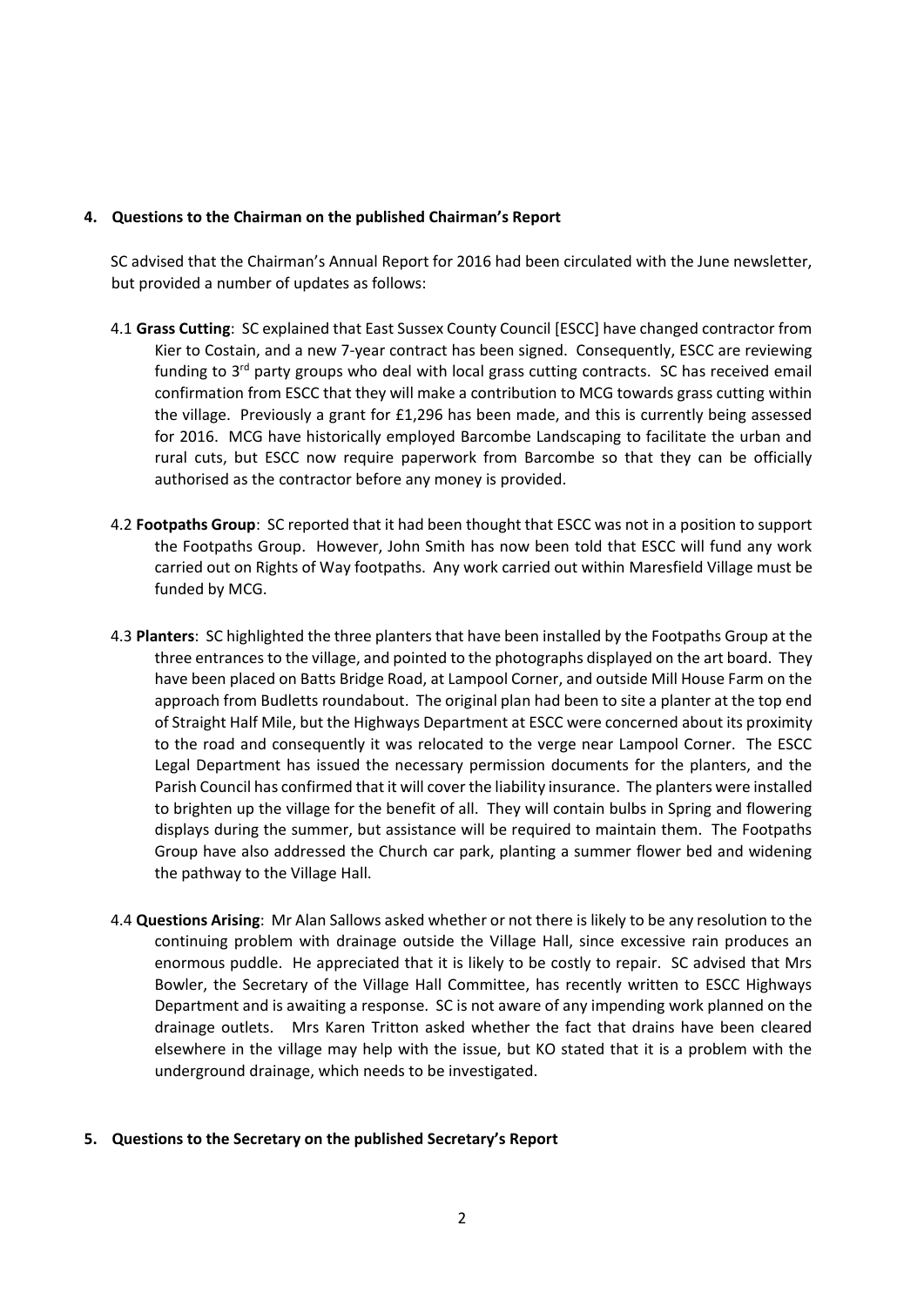Mr Ken Ogden [KO], Acting Secretary for MCG, said that it is difficult to follow in Mr Wheeler's shoes as he undertook so many tasks. However, the Committee has now been re-organised so that everyone has a specific role, which alleviates any previous issues that arose. KO highlighted the short Secretary's Report in the front of the June 2016 newsletter. There were no questions.

### **6. Questions to the Treasurer on the published Treasurer's Report**

- 6.1 SC advised that Mr Roger Wilmer [RW], Treasurer, is on holiday and therefore not in attendance at the AGM, but the MCG Annual Accounts were distributed with the June 2016 newsletter. There were no questions. However, Mr Alan Sallows offered his congratulations for making a surplus during the last year. KO confirmed that Gift Aid is helping with the income situation, and SC added that, along with Member subscriptions, fundraising events have also contributed. She emphasised that donations had been made to numerous good causes, including the Village Hall and the Church Flower Festival. The aim is to try to provide the widest benefit to the Community.
- 6.2 **Church Railings**: SC said that MCG are now seeking to refurbish the white railings adjacent to the Church in the centre of the village, and have been in touch with ESCC to confirm they should be retained in their current style, and to seek funding for the works. KO advised that a contractor has been found, but permission and insurance from ESCC is required before any works can be undertaken. From a health and safety perspective, it is likely that the Highways Department will insist on traffic management during the refurbishment period, possibly in the form a single file traffic and lights. However, some initial remedial work can be done. Mr Alan Sallows asked whether ESCC Highways have to attend within a certain timeframe if a complaint is made. However, KO advised that 51 different groups of Parish and Town Councils deal with their own grass arrangements within Wealden DC, and the change of contractor to Costain means there has been a redistribution of budgets.
- 6.3 **Signs**: Mr Graham Alt noted that the signs within the village are very green and have not been cleaned for three years. He enquired whether this was being addressed. KO reported that the Parish Council agreed last month that they will pay £2,000 to have the signs cleaned this year, including those within the village and on the main roads. Mr Brian Porter then asked whether MCG had been consulted about the new, rather ugly red sign that has been erected in the centre of the village to advise of the new speed limits. As it is out of character in a conservation area, and seems to be at odds with Central Government's policy of reducing the number of road signs, he asked whether there is any scope to press for a time limit on its lifespan. KO said that there has already been another complaint from an adjacent resident about the sign. SC advised ESCC Highways decide where to locate the signs, and noted that there is another, almost invisible, sign hidden in the trees at the Budletts roundabout. There was general agreement that the roundels on the roads are much more effective. SC confirmed that the issue will be discussed at the next MCG Committee Meeting.
- 6.4 **Traffic Plan**: Mr Graham Alt raised concerns about the apparent lack of co-ordination in ESCC in relation to the improvements on School Hill. The speed bumps don't conform to the existing white lines prohibiting overtaking outside the school, which in any event can no longer be seen. He raised a concern that if an accident occurs, there could be a court action against ESCC. KO responded that, when the scheme was first introduced, School Hill was the main A22. It is now a 'C' road used by 3,250 cars per day rather than 12,000. As it is a 20mph zone, there is no longer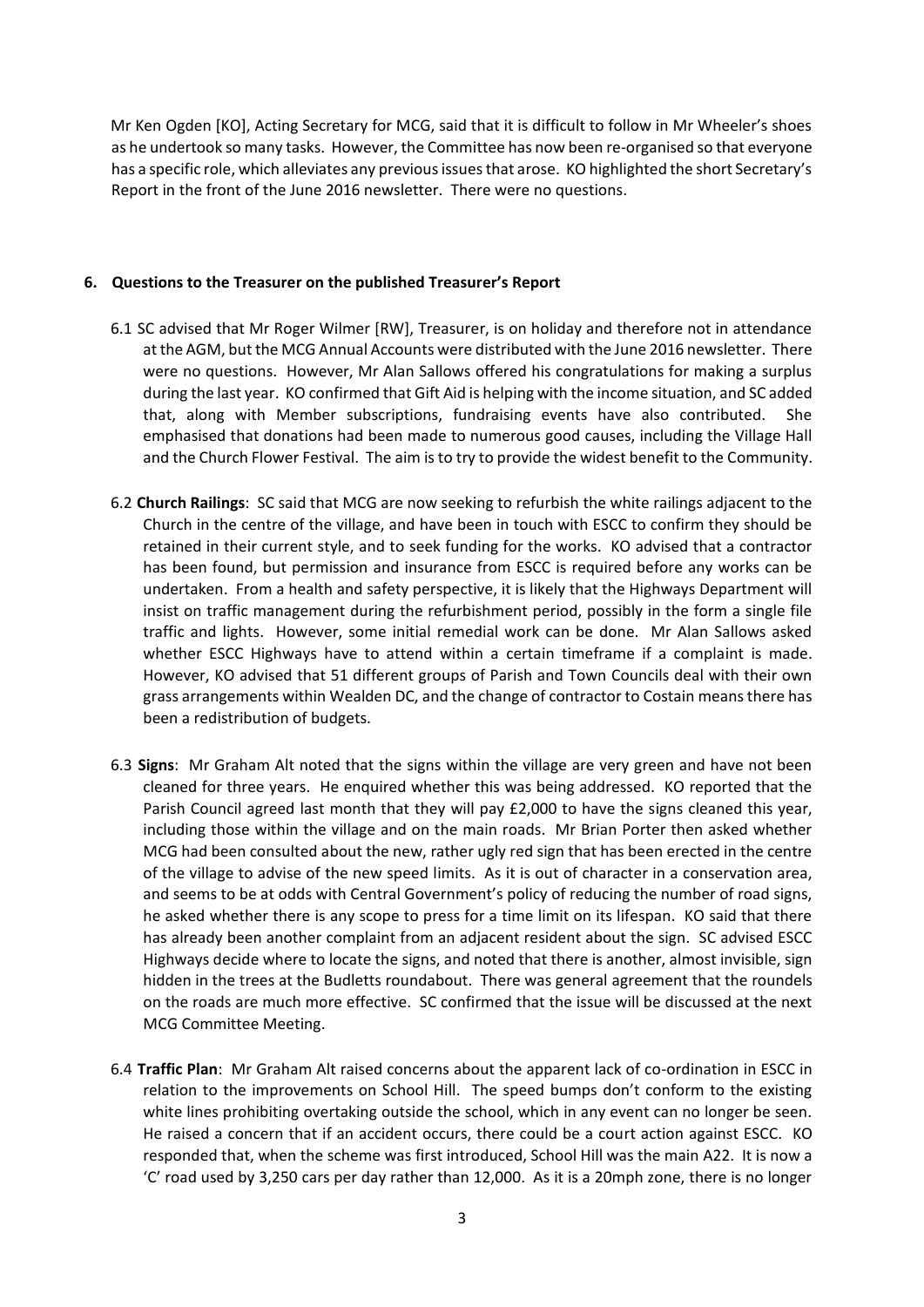a need for white lines which, according to Kal Pegler at ESCC, were never intended to be repainted. In answer to a further question about proposed rights of access to the John Lewis Retail Centre, KO replied that he had no knowledge.

6.5 **Subscriptions**: RP thanked those Members who are now paying their annual subscriptions by standing order. He added that the Collection Period is now upon us and once RW has returned from his holiday, they will look at the Membership List and the Collectors will come round to collect outstanding subscriptions.

Mr Alan Sallows proposed that the MCG Annual Accounts for 2015/2016 should be adopted. This was seconded by Mr Rob Penfold, and approved unanimously.

# **7. Election of Executive Officers**

Mrs Sheila Cumming (Chairman) advised that she, Mr Roger Wilmer (Treasurer} and Mr Ken Ogden (Acting Secretary), have all stated that they are willing to continue in office. They were proposed by Mrs Carole Wheeler, seconded by Mrs Cathy Shaw and, there being no other nominations, are duly re-elected. In a show of hands, those Members present indicated their unanimous approval.

# **8. Election of Executive Committee (up to 8 Members)**

SC said that Mrs Pat Palmer, Mr Dick Thompson, Mr Michael Clifton, Mr Rob Penfold, Mr Ian Shaw and Mr Stan Sadowski, are also willing to continue in office and are therefore re=elected. This was again carried unanimously.

# **9. Any Other Business (previously notified in writing)**

- 9.1 **Appreciation Offered to the Footpaths Group**: SC advised that she had not been notified of any other business. However, Mrs Karen Tritton said that, whilst not previously raised, she wanted to offer her thanks to John Smith and his team for clearing the footpaths, especially those on School Hill. She added that it means a lot to people with mobility issues, and she is very impressed with a job well done. SC said that additional assistance is always welcome from anyone who would like to join the group or help out with anything specific.
- 9.2 **Summer Supper**: SC reminded those present that the Summer Supper is being held this Saturday. Guests are invited to meet in DT's garden at 7pm, with the meal commencing in the Village Hall at 7.30pm.

The AGM closed at 8.10pm and the Committee Members took office.

# **The date of the next Annual General Meeting will be 4th July 2017 in the Maresfield Village Hall.**

The meeting was followed by a very informative and entertaining presentation by John Smith about the work of the Footpaths Group, who carry out an annual programme of clearance and repairs or